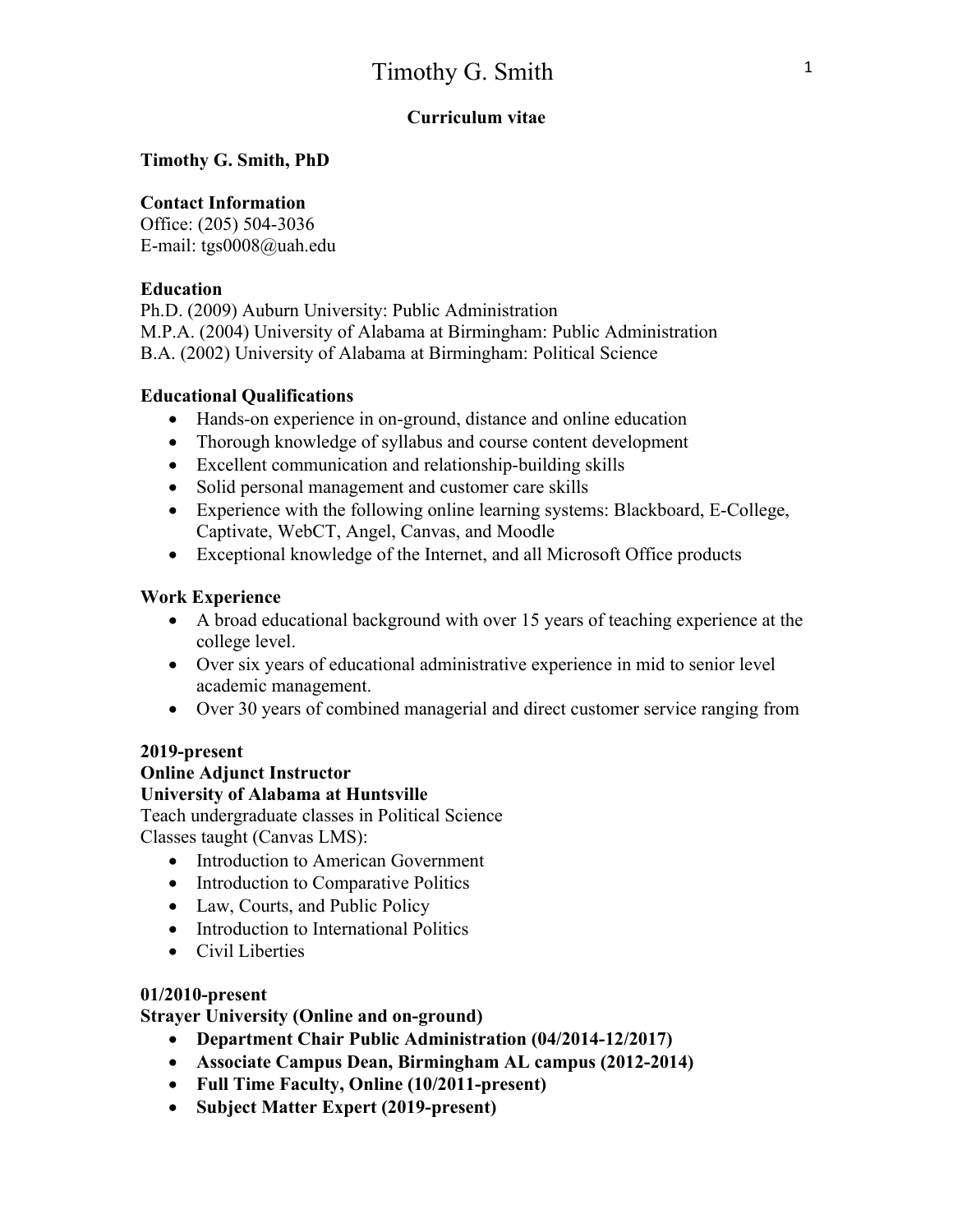#### • **Adjunct Faculty, Augusta GA campus (01/2010-08/2011)**

#### **Department Chair Public Administration**

Responsible for long-range planning and facilitating the development of the Public Administration Department.

Responsibilities and Duties:

- Leads the Department of Public Administration
- Coordinates the Academic Affairs of the Department to Establish an Outstanding Educational Program
- Creates an Effective Working Environment for All Personnel within the Department
- Effectively Assesses and Addresses Student Needs
- Communicates Effectively with Internal and External Constituencies
- Responds to Additional Requests or Assignments from the Dean

#### **Associate Campus Dean**

Responsibilities and duties:

With the Campus Dean, shares overall management responsibility for the campus to create an environment supportive of a quality educational experience as well as create and maintain a campus culture that ensures the campus achieves all quarterly goals. This includes, but not limited to:

- Assists in achieving expected student learning outcomes by auditing course syllabi, review of course learning assessment tools, and ensuring instructional quality.
- Ensures timely program completion by collaboratively scheduling classes when students need them, sharing faculty with other campuses and Strayer University Online, and creating and working with the scheduling team to maintain an annual campus class schedule.
- Maintains a professional presence on campus to observe faculty, support students and verify academic quality.
- Conducts effective new student orientations in conjunction with operations staff that includes, but is not limited to introduction to online learning, procedures, and services.
- Creates an environment supportive of a quality educational experience as well as creates and maintains a campus culture that ensures the campus achieves all quarterly, academic goals.
- Ensures compliance with academic policies, procedures and standards, including specific state regulations.
- Screens and interviews faculty applicants using the University's Faculty Hiring Procedures. Responsible for campus-based new faculty orientation, ensuring their successful completion of teaching demonstrations, and providing ongoing support and mentoring of all faculty.
- Assists in creating and fostering a professional learning community at the campus through a variety of means, including holding quarterly meetings of full-time and adjunct faculty, disseminating information from the University administration to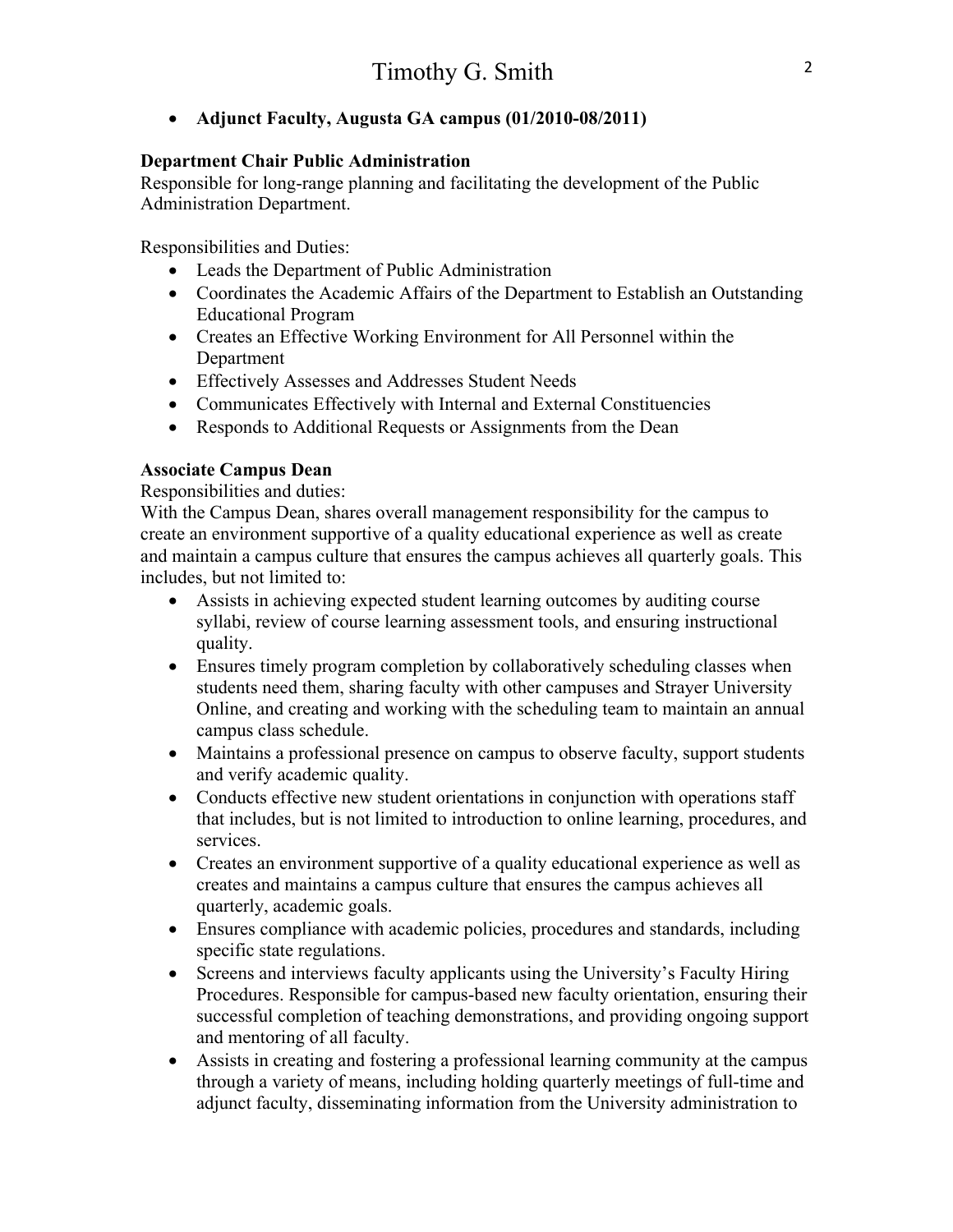the faculty and staff and vice versa and encouraging the participation of faculty in university activities and programs (town halls, student appreciations, business relationships, etc.).

- Works in conjunction with Student Academic Services (SAS) to provide ongoing assistance and support to campus-based students enrolled in online classes.
- Contribute service to areas of strength in the Colleges (service buckets to include, but not limited to, curriculum, course design, supplemental instruction, mentoring, tutoring, etc.)
- Demonstrates a proficient knowledge of university performance metrics (e.g., CHE v CHA, engagement data, SOP, etc.) and can effectively communicate both the importance and impact of student performance data to both faculty and the campus community, where necessary.

# **Full Time Online Instructor**

Responsibilities and duties:

On-ground classes:

- Designs and develops curricula for students taking up innovative approaches
- Delivers a range of programs of teaching for students
- Ensures teaching within the quality assurance framework of the college
- Performs student admissions and assessments
- Set, marks and assesses examinations and work
- Supervises student projects
- Develops the ability of students to engage in critical discourses and rational thinking
- Promotes and developed team spirit and team coherence
- Ensures teaching design and methods are in compliance with the educational standards and regulations of the department

Online classes:

- Contacts each new student to welcome them to and introduce the course
- Monitors closely the student's progress relative to their individual course schedule
- Provides timely and appropriate feedback to student for their assignments
- Monitors and participated in the Online Instruction Community forum/discussion  $group(s)$
- Maintains weekly contact with each student
- Ensures to follow all the guidelines as appropriate
- Motivates the students to stay on track in their respective courses
- Coordinates with the student to resolve any arising concerns
- Provides motivating comments and constructive feedback for each assessment item
- Maintains effective communications with all the available resources
- Provides appropriate information to each of the students for their successful completion of respective courses with excellent grades
- Ensures that upon completion of a course the students are awarded the final grade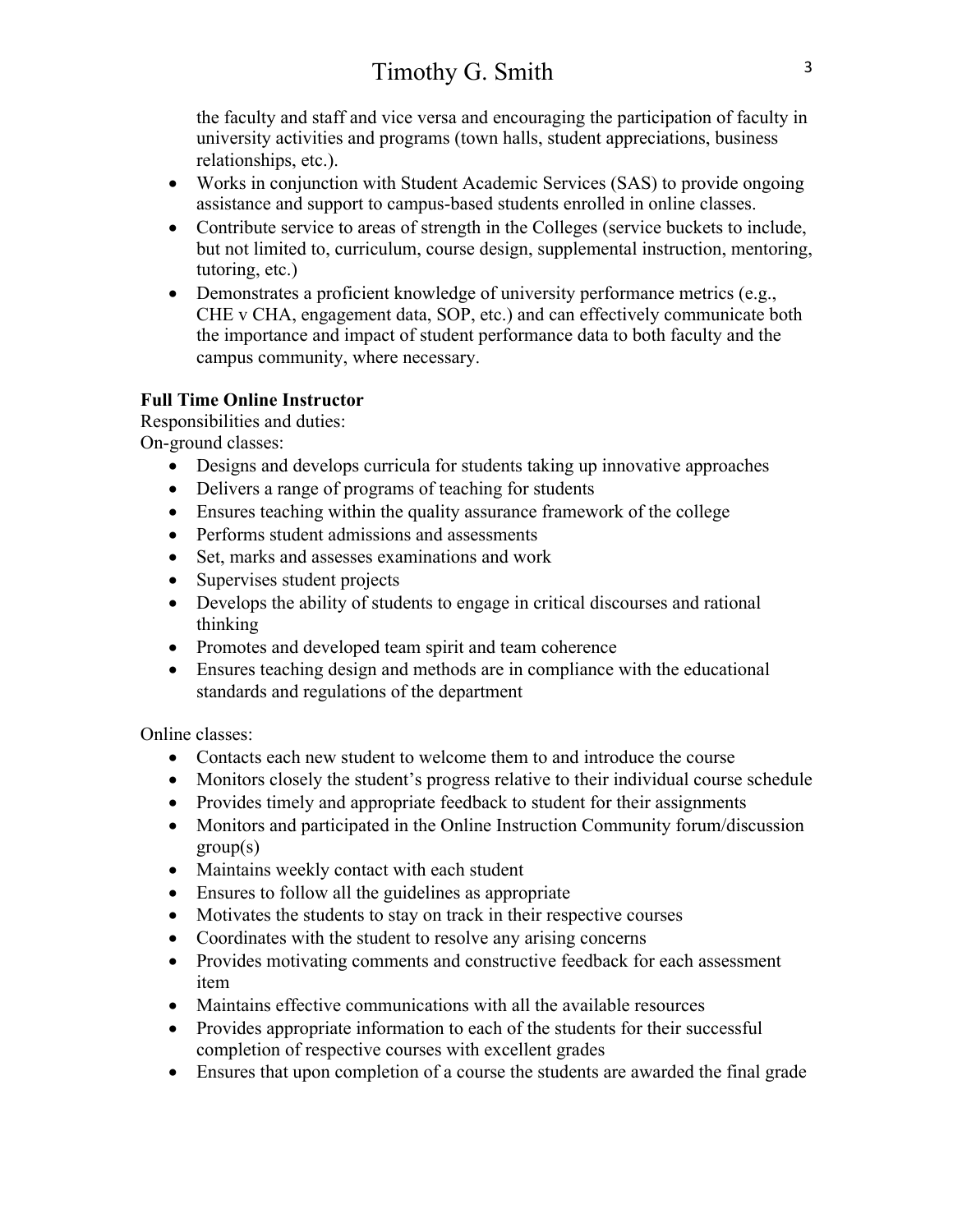Classes taught (Blackboard LMS):

- Graduate: Public Budgeting and Finance, Administrative Theory and Behavior, Modern Public Administration, Research Methods, Introduction to Public Policy, Policy Analysis and Program Evaluation, Constitutional and Administrative Law, Leadership and Conflict Resolution, and International Public Administration
- Undergraduate: U.S. Government and Contemporary International Problems

#### **Subject Matter Expert:**

In coordination with online class development professionals, writes and designs material for online MPA classes. Currently in the process of rewriting and redesigning the MPA program for Strayer University. Courses completed include International Public Administration and Introduction to Public Administration. Other MPA courses scheduled for redevelopment over the 2020-2021 school year. Also, working on a new Grant Writing Course and specialization area within the MPA program.

#### **2010-2015 Online Adjunct Instructor South University Online**

Teach undergraduate classes in Political Science and graduate level classes in Public Administration.

Classes taught (Brightspace LMS):

- Graduate: Public Budgeting and Finance, Administrative Theory and Behavior, Modern Public Administration, Research Methods, Policy Analysis and Program Evaluation, Constitutional and Administrative Law, Leadership and Conflict Resolution, and International Public Administration
- Undergraduate: U.S. Government and History

# **2010-2015**

# **Online Adjunct Instructor**

# **Ashford University Online**

Teach undergraduate classes in Political Science and graduate level classes in Public Administration.

Classes taught (Canvas LMS):

- Graduate: Public Budgeting and Finance, Administrative Theory and Behavior, Modern Public Administration, Research Methods, Policy Analysis and Program Evaluation, Constitutional and Administrative Law, Leadership and Conflict Resolution, and International Public Administration
- Undergraduate: U.S. Government and various US History classes.

#### **08/2009-07/31/2011 Lecturer Augusta State University, Augusta GA**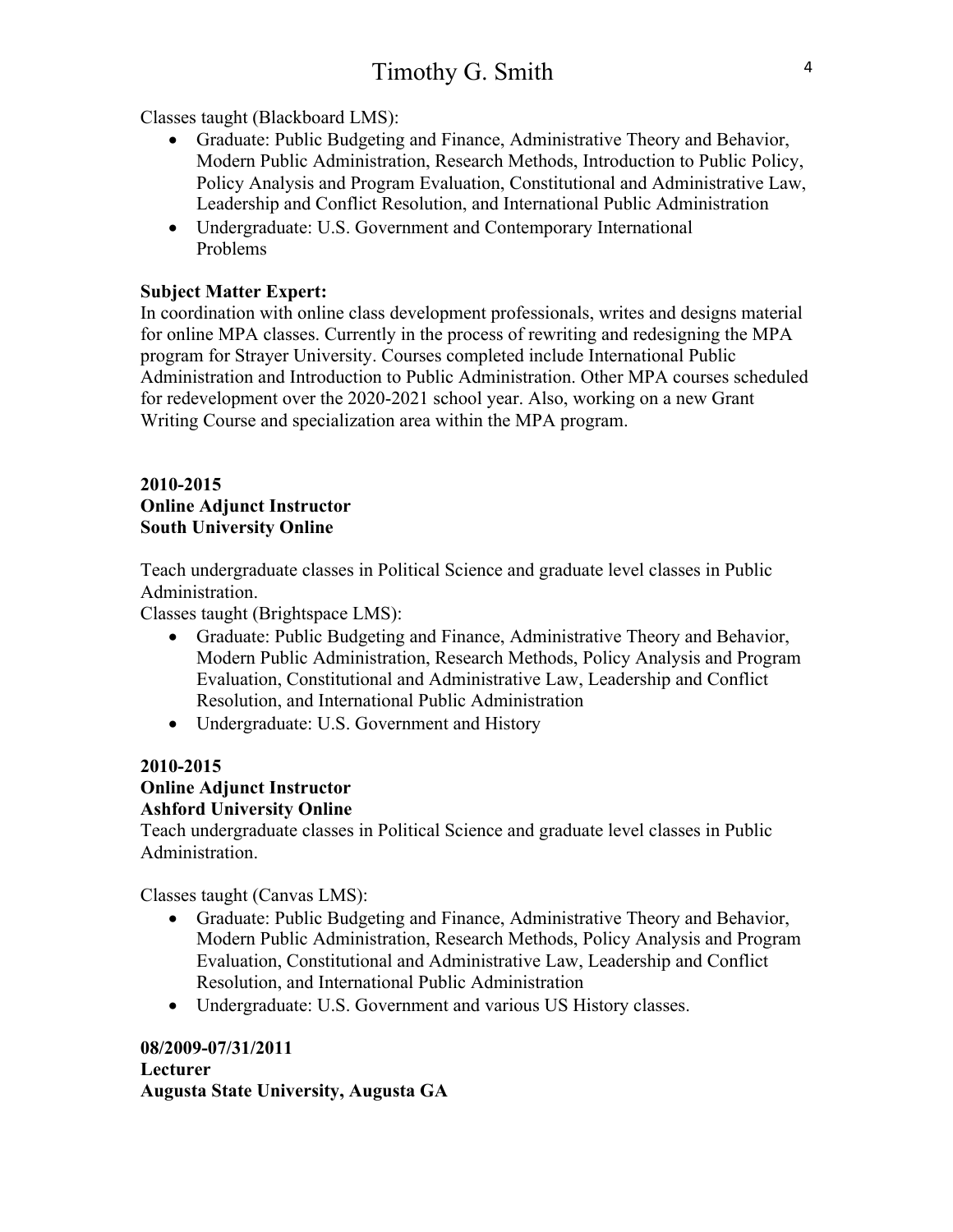Lecturer for the Department of Political Science; Taught undergraduate classes in Political Science and graduate level classes in Public Administration.

Classes taught:

- Graduate: Public Budgeting and Finance, Administrative Theory and Behavior, Modern Public Administration, Research Methods, Policy Analysis and Program Evaluation, Constitutional and Administrative Law, Leadership and Conflict Resolution, and International Public Administration
- Undergraduate: U.S. Government and History

#### **01/2008-05/2013 Visiting Assistant Professor and MPA Coordinator for the Department of Government**

Taught undergraduate classes in Political Science and graduate level classes in Public Administration. As MPA Coordinator, addressed MPA student concerns and submitted to the department chair unresolved matters, served on the MPA admission committee, handled communication with discipline accreditation bodies such as NASPAA, consulted with MPA teaching faculty and made proposals for schedule changes to the department chair, assigned advisees to faculty advisors in consultation with the department chair, and consulted with students, advisors and department chair about graduate student internship assignments.

#### **2005-2009 Auburn University Graduate Teaching Assistant for the Department of Political Science**

# **Other work experience**

**Nursing**

• 1994-present: Licensed Practical Nurse: Charge Nurse and Nurse Manager in a variety of healthcare settings; supervised up to 25 employees

# **Health Care Food Service Director**

• 1984-1994: Food Service Director/Certified Dietary Manager for contract healthcare food service management companies; supervised up to 50 employees

# **Other employment**

- 1982-1984: Assistant Dietary Food Service Director
- 1977-1982: U.S. Air Force
- 1975-1977: Health Care Food Service Worker

#### **Honors**

• 2009 Alumni of the Year, Health Care Division, Wallace State Community College, Hanceville, AL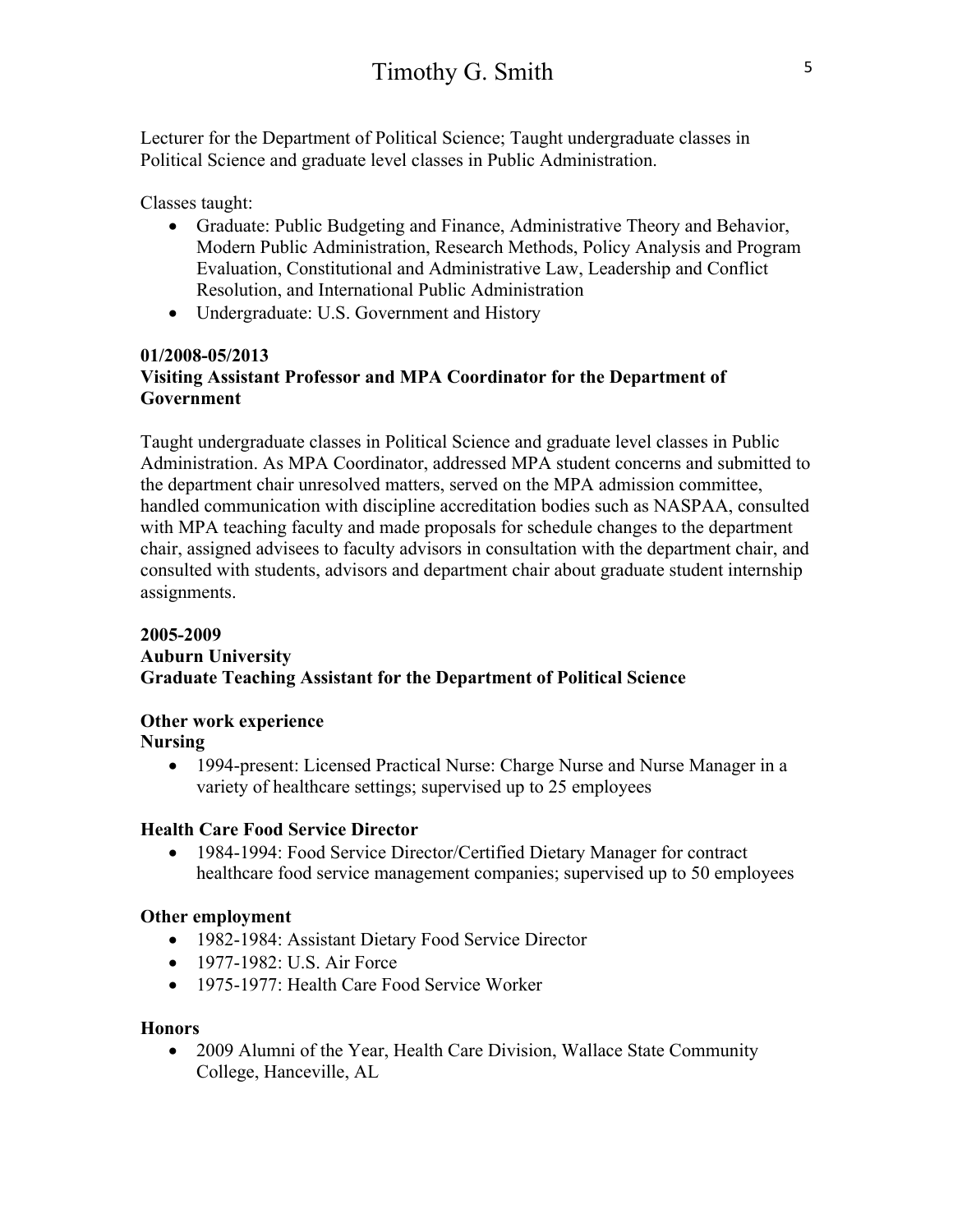# **Member**

- Phi Alpha Theta
- PI Sigma Alpha,
- PI Alpha Alpha
- Alpha Theta Chi Honor Society

# **Professional Affiliations**

- American Society of Public Administration
- American Political Science Association
- Southern Political Science Association

# **Areas of Interest and Research**

- Interest Group Politics and Policy
- Minority Politics and Policy Issues
- U.S. Health Care Policy and Politics

# **Papers Presented**

- "Interest Groups and Health Care Reform: North Dakota and the Entry into Practice Issue" at the 2008 Southeastern Conference for Public Administration in Orlando, FL.
- "Interest Group Influence and Entry into Practice" at the Southern Political Science Association 80th Annual Meeting in New Orleans, LA. (2009).
- "Out and Serving Proudly: Prospects and Implications of Repealing the 'Don't Ask, Don't Tell' Policy" at the 2010 Southeastern Conference for Public Administration in Wilmington, NC.

# **Papers Published**

- "Out and Serving Proudly: Prospects and Implications of Repealing the 'Don't Ask, Don't Tell' Policy" in the January 2012 issue of *Politics & Policy*.
- "A Policy Perspective on the Entry into Practice Issue" (January 2010) at the *Online Journal of Nursing Issues (OJIN)*

# **References**

Dr. Alan Tharpe Miles College Department Chair/Associate Professor Department of Social and Behavioral Sciences 5500 Myron Massey Boulevard Fairfield, Alabama 35064 (770) 364-2024

Dr. Vidal Adadevoh Miles College